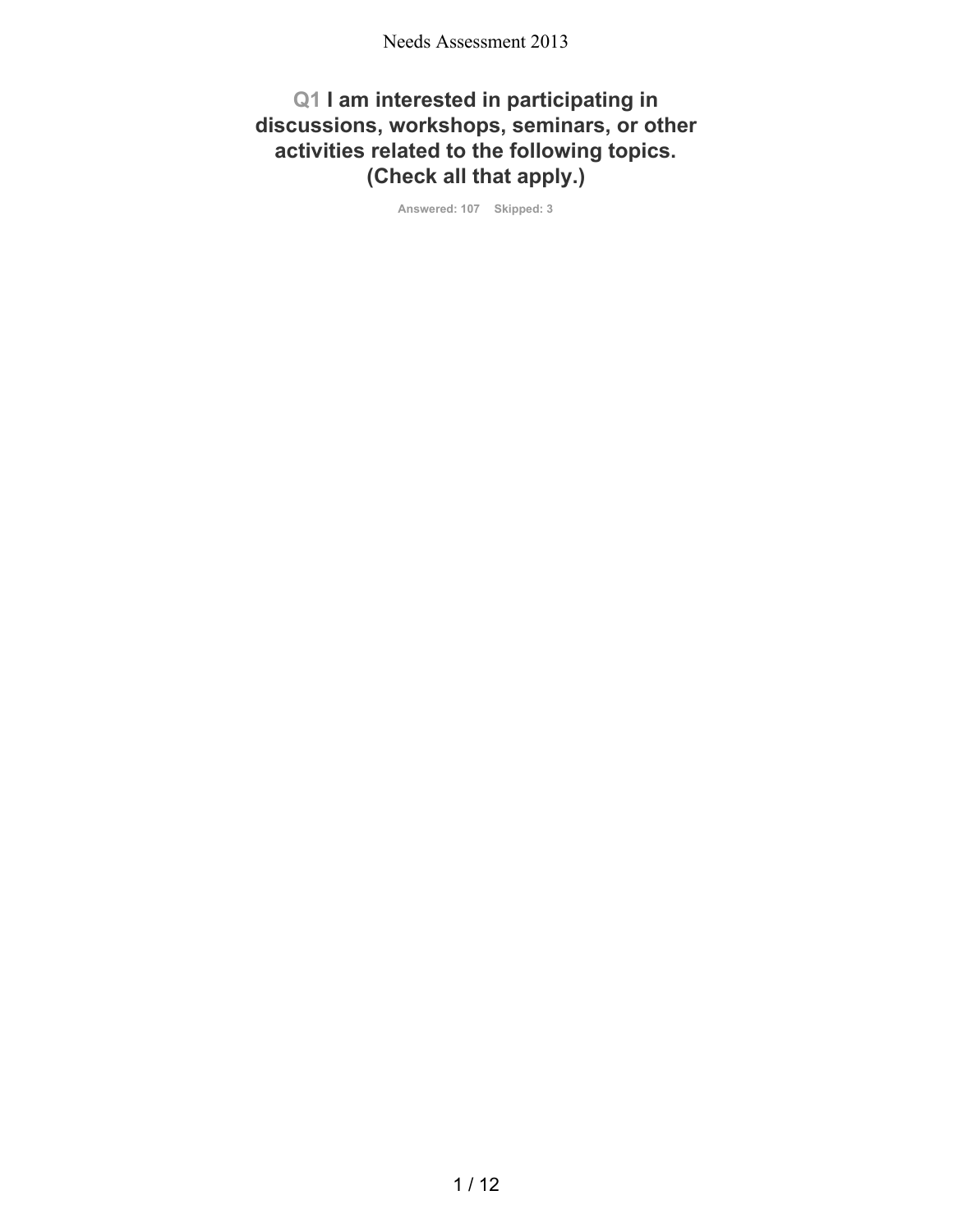Needs Assessment 2013



| <b>Answer Choices</b><br><b>Responses</b>         |        |    |
|---------------------------------------------------|--------|----|
| Teaching methods (e.g., active learning, lecture) | 68.22% | 73 |
| Learning management systems (Blackboard)          | 23.36% | 25 |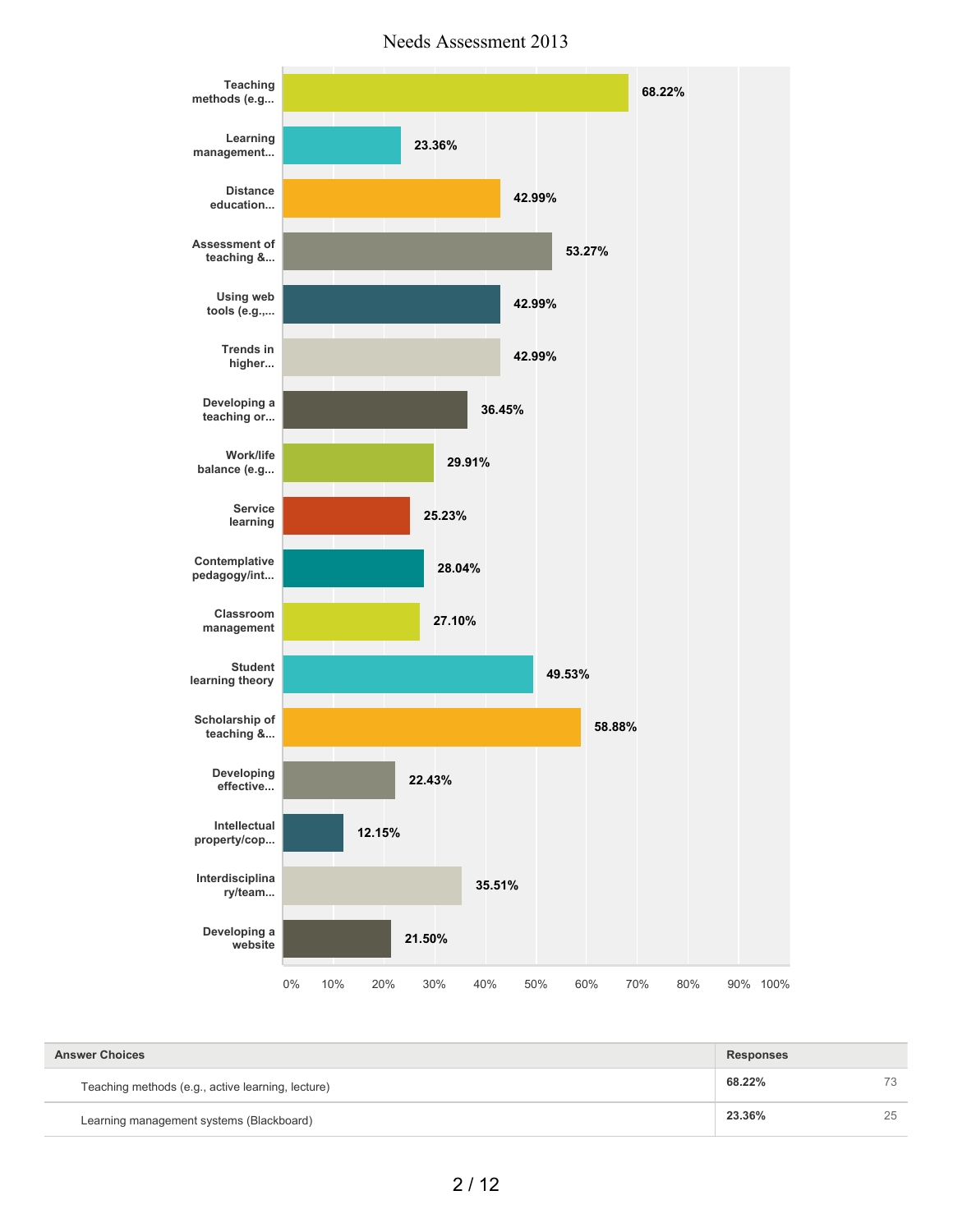| Distance education (online/hybrid)          | 42.99% | 46 |
|---------------------------------------------|--------|----|
| Assessment of teaching & student learning   | 53.27% | 57 |
| Using web tools (e.g., blogs, wikis, apps)  | 42.99% | 46 |
| Trends in higher education                  | 42.99% | 46 |
| Developing a teaching or course portfolio   | 36.45% | 39 |
| Work/life balance (e.g. time management)    | 29.91% | 32 |
| Service learning                            | 25.23% | 27 |
| Contemplative pedagogy/integrative learning | 28.04% | 30 |
| Classroom management                        | 27.10% | 29 |
| Student learning theory                     | 49.53% | 53 |
| Scholarship of teaching & learning          | 58.88% | 63 |
| Developing effective presentations          | 22.43% | 24 |
| Intellectual property/copyright             | 12.15% | 13 |
| Interdisciplinary/team teaching             | 35.51% | 38 |
| Developing a website                        | 21.50% | 23 |
| <b>Total Respondents: 107</b>               |        |    |

| # | Other (please specify)                                              | Date               |
|---|---------------------------------------------------------------------|--------------------|
|   | Social media policy for faculty and staff                           | 5/7/2013 4:01 PM   |
| 2 | Techniques for the Clinical Education Setting                       | 5/7/2013 3:41 PM   |
| 3 | Faith and Learning ---Mission and Culture in Faith-based Higher Ed. | 4/17/2013 10:18 AM |
| 4 | Testing and Assessment in the online environment                    | 4/17/2013 9:16 AM  |
| 5 | assessment assessment assessment                                    | 4/17/2013 7:40 AM  |
| 6 | how to handle race and racism on campus                             | 4/17/2013 6:32 AM  |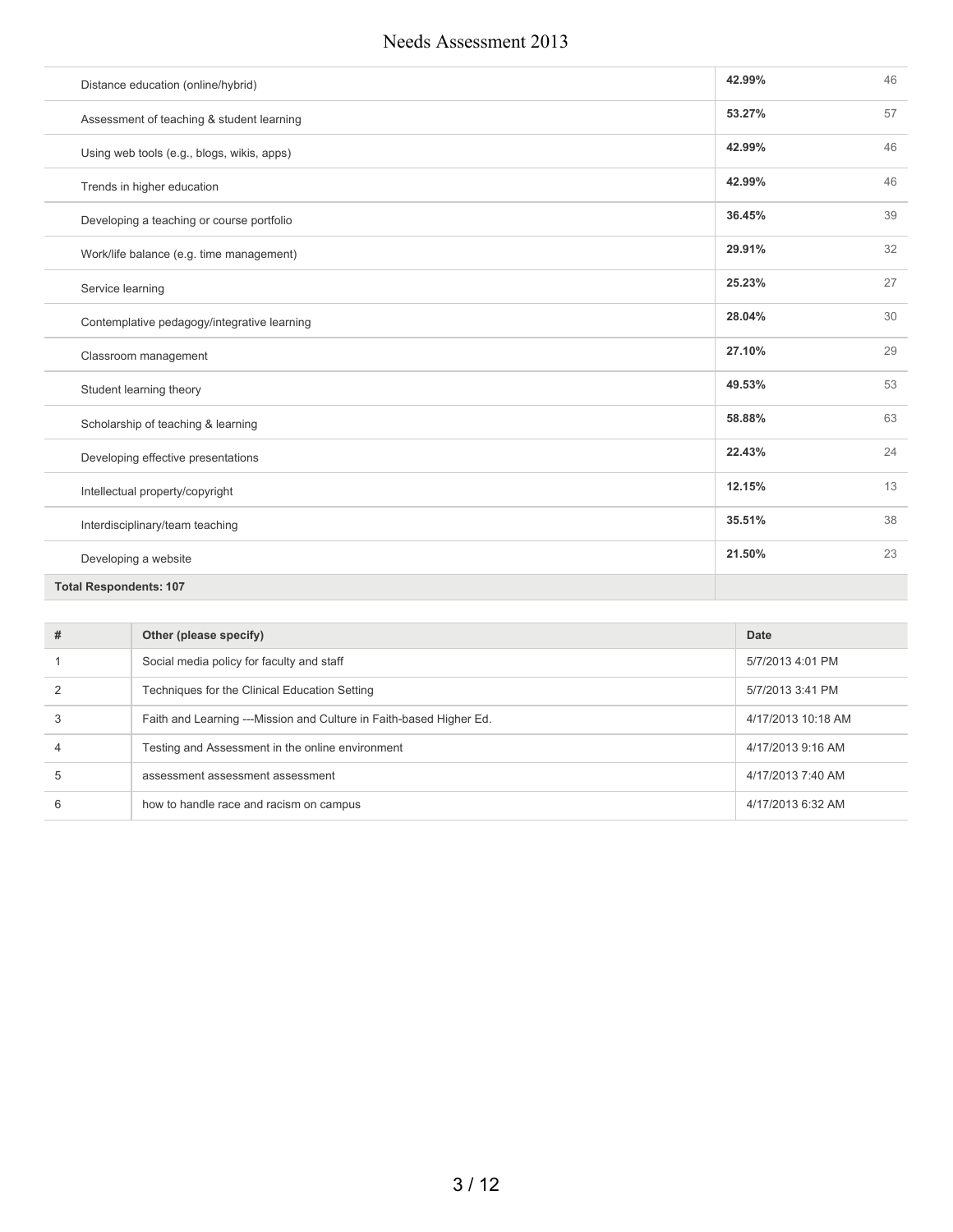### **Q2 As a focal point for faculty development activities at Xavier, does the Center for the Advancement of Teaching meet your needs?**

**Answered: 105 Skipped: 5 Yes 94.29% (99) No 5.71% (6)**

| <b>Answer Choices</b> | <b>Responses</b> |
|-----------------------|------------------|
| Yes                   | 94.29%<br>99     |
| <b>No</b>             | 5.71%<br>6       |
| <b>Total</b>          | 105              |

| #              | Please feel free to leave a comment.                                                                                                                                                                                                                             | Date               |
|----------------|------------------------------------------------------------------------------------------------------------------------------------------------------------------------------------------------------------------------------------------------------------------|--------------------|
|                | I don't feel comfortable responding yes or no as I only teach one course.                                                                                                                                                                                        | 5/8/2013 10:09 AM  |
| $\overline{2}$ | However, the times of CAT offerings restrict my ability to attend workshops.                                                                                                                                                                                     | 5/7/2013 4:47 PM   |
| 3              | I answered "no", but it's really more of a yes/no. Yes, in the sense that the seminars that CAT has held have all<br>been very good and useful. No, in the sense that sometimes I get the sense that the CAT staff are a little too<br>"cliquish" for my tastes. | 5/7/2013 4:01 PM   |
| $\overline{4}$ | To much focus on classroom teaching                                                                                                                                                                                                                              | 5/7/2013 3:41 PM   |
| 5              | CAT assists me both with items I feel are important and those I did not yet realize were important.                                                                                                                                                              | 4/22/2013 10:36 AM |
| 6              | Wonderful variety                                                                                                                                                                                                                                                | 4/17/2013 12:45 PM |
| 7              | There are great opportunities for teaching development.                                                                                                                                                                                                          | 4/17/2013 11:19 AM |
| 8              | i am always amazed by what CAT offers. i cannot take advantage of it all, but am so grateful it is there.                                                                                                                                                        | 4/17/2013 9:28 AM  |
| 9              | CAT serves a very useful purpose for new faculty. For older faculty that have participated in faculty development<br>in the past, most CAT topics are redundant. For old faculty that have done nothing in faculty development,<br>they're hopeless.             | 4/17/2013 8:52 AM  |
| 10             | it would if i could participate                                                                                                                                                                                                                                  | 4/17/2013 8:51 AM  |
| 11             | Great Job                                                                                                                                                                                                                                                        | 4/17/2013 8:16 AM  |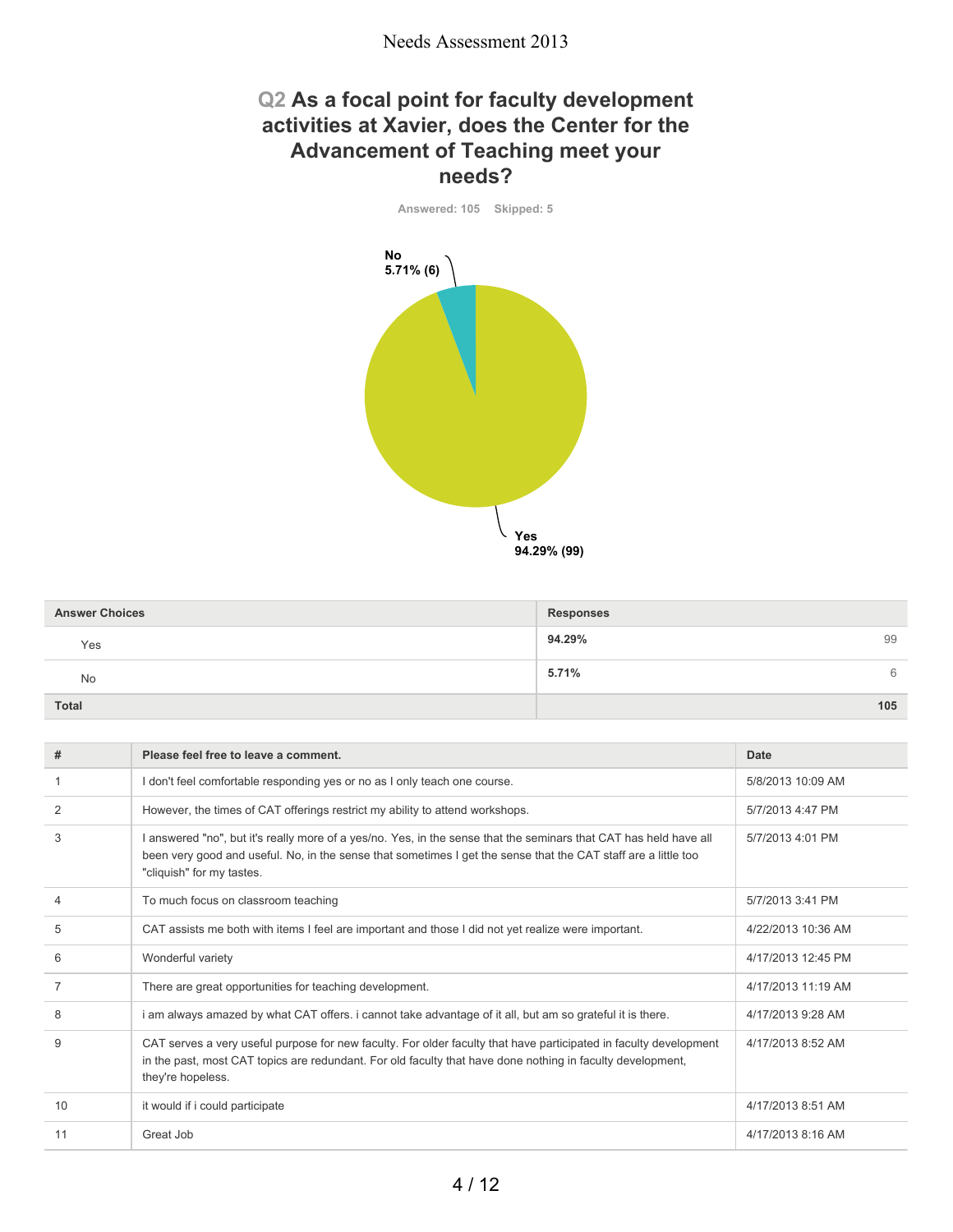| 12 | I just don[t have time to attend                                                                                                        | 4/17/2013 8:15 AM |
|----|-----------------------------------------------------------------------------------------------------------------------------------------|-------------------|
| 13 | Fabulous! The best resource on campus.                                                                                                  | 4/17/2013 7:48 AM |
| 14 | wonderful seminars this semester                                                                                                        | 4/17/2013 7:40 AM |
| 15 | You are very responsive to faculty needs!! Thanks!                                                                                      | 4/17/2013 7:30 AM |
| 16 | Most excellent faculty and programming, inspirational mentors.                                                                          | 4/17/2013 7:18 AM |
| 17 | The time of events is inconvenient for me                                                                                               | 4/17/2013 6:57 AM |
| 18 | Much of the programming lately has been on the fringe--interesting niche topics--but little having to do with the<br>basics of teaching | 4/17/2013 6:34 AM |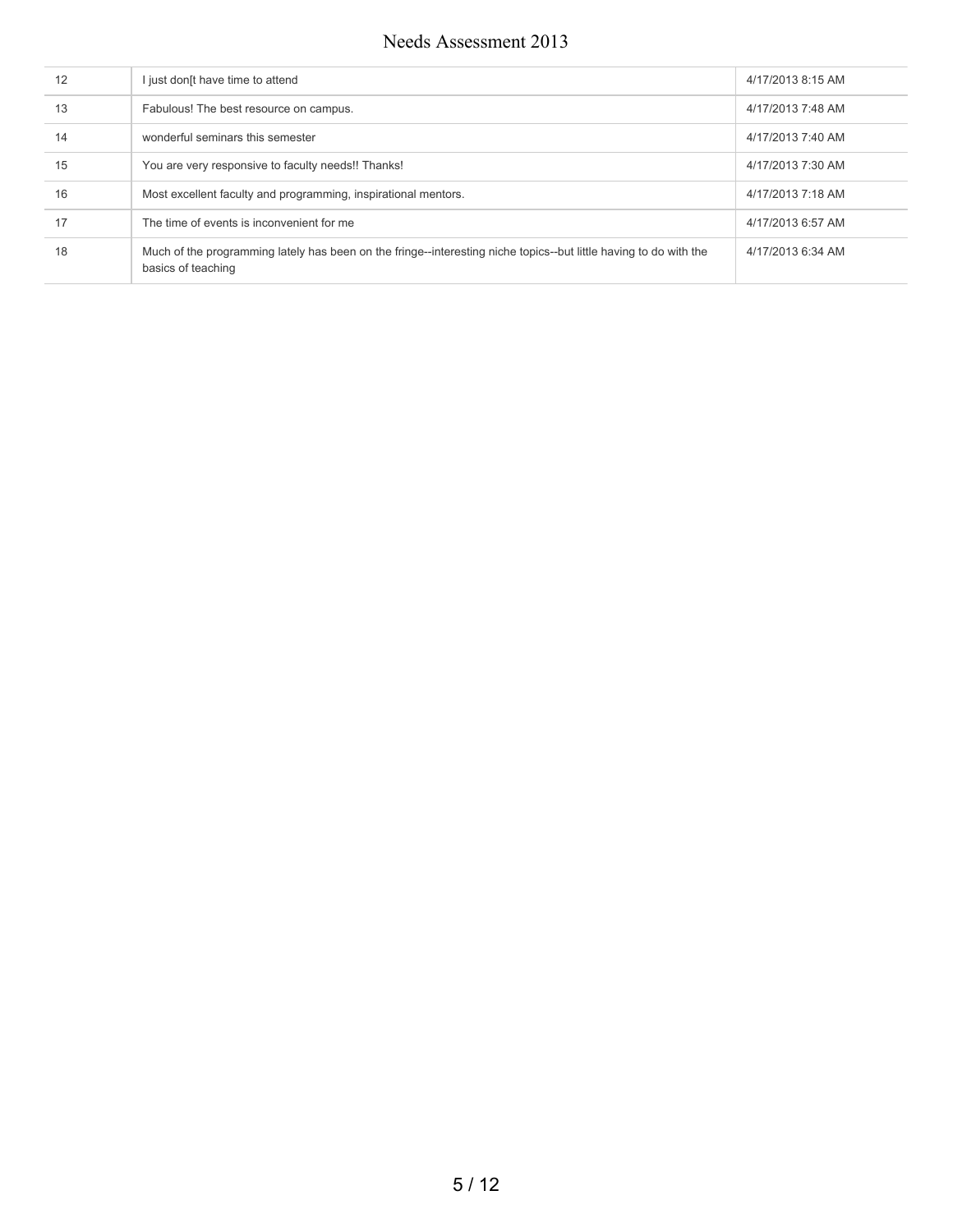## **Q3 What times are typically good for you to attend workshops and forums? (Check all that apply.)**

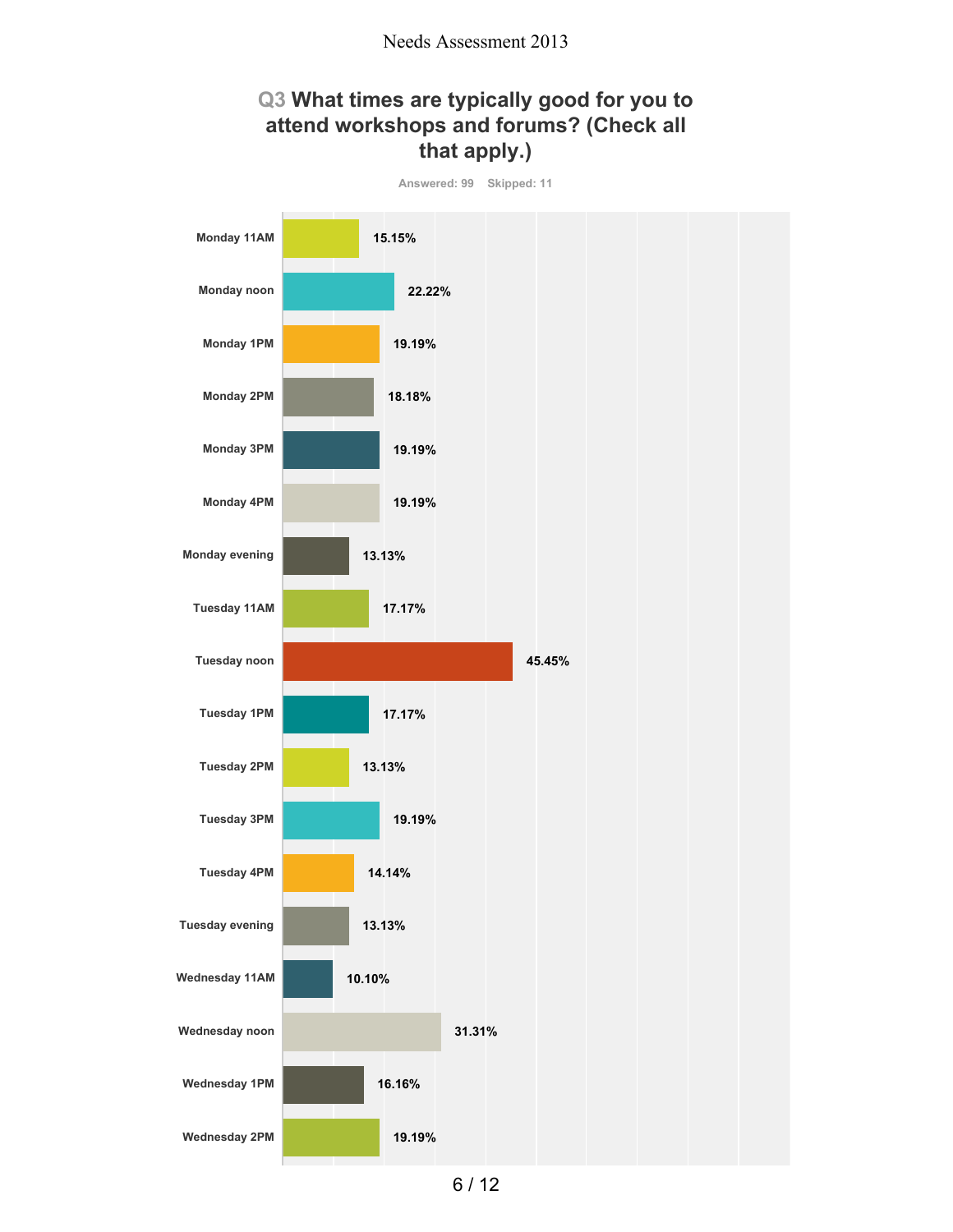

Needs Assessment 2013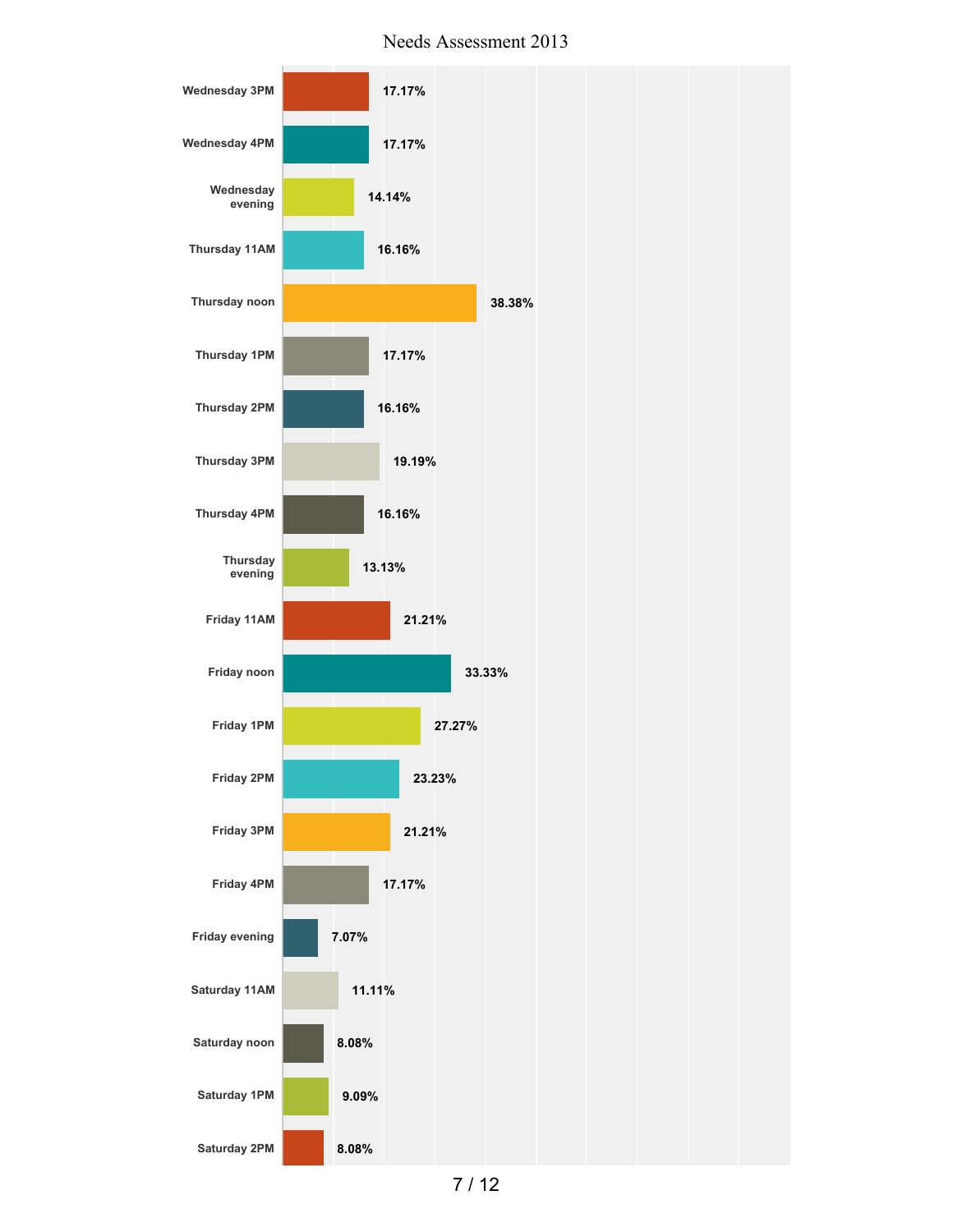

| <b>Answer Choices</b> | <b>Responses</b> |
|-----------------------|------------------|
| Monday 11AM           | 15<br>15.15%     |
| Monday noon           | 22<br>22.22%     |
| Monday 1PM            | 19.19%<br>19     |
| Monday 2PM            | 18.18%<br>18     |
| Monday 3PM            | 19.19%<br>19     |
| Monday 4PM            | $19$<br>19.19%   |
| Monday evening        | 13<br>13.13%     |
| Tuesday 11AM          | 17.17%<br>17     |
| Tuesday noon          | 45.45%<br>45     |
| Tuesday 1PM           | 17<br>17.17%     |
| Tuesday 2PM           | 13.13%<br>13     |
| Tuesday 3PM           | 19<br>19.19%     |
| Tuesday 4PM           | 14<br>14.14%     |
| Tuesday evening       | 13<br>13.13%     |
| Wednesday 11AM        | $10$<br>10.10%   |
| Wednesday noon        | 31<br>31.31%     |
| Wednesday 1PM         | 16.16%<br>16     |
| Wednesday 2PM         | 19.19%<br>19     |
| Wednesday 3PM         | 17.17%<br>17     |
| Wednesday 4PM         | 17.17%<br>17     |
| Wednesday evening     | 14.14%<br>14     |
| Thursday 11AM         | $16\,$<br>16.16% |
| Thursday noon         | $38\,$<br>38.38% |
| Thursday 1PM          | 17.17%<br>17     |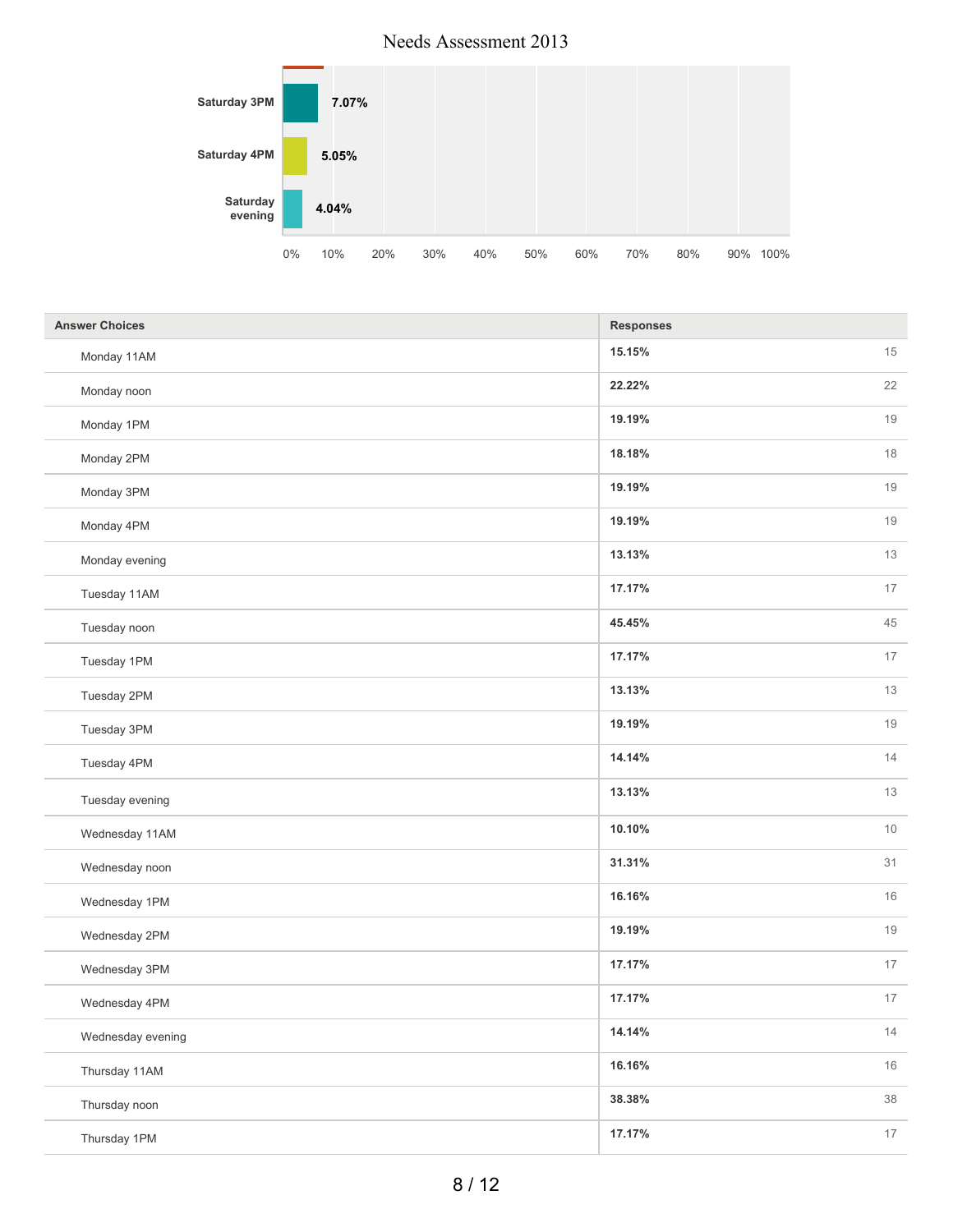| Thursday 2PM                 | 16.16% | 16             |
|------------------------------|--------|----------------|
| Thursday 3PM                 | 19.19% | 19             |
| Thursday 4PM                 | 16.16% | 16             |
| Thursday evening             | 13.13% | 13             |
| Friday 11AM                  | 21.21% | 21             |
| Friday noon                  | 33.33% | 33             |
| Friday 1PM                   | 27.27% | 27             |
| Friday 2PM                   | 23.23% | 23             |
| Friday 3PM                   | 21.21% | 21             |
| Friday 4PM                   | 17.17% | 17             |
| Friday evening               | 7.07%  | $\overline{7}$ |
| Saturday 11AM                | 11.11% | 11             |
| Saturday noon                | 8.08%  | 8              |
| Saturday 1PM                 | 9.09%  | $\mathsf 9$    |
| Saturday 2PM                 | 8.08%  | 8              |
| Saturday 3PM                 | 7.07%  | $\overline{7}$ |
| Saturday 4PM                 | 5.05%  | 5              |
| Saturday evening             | 4.04%  | $\overline{4}$ |
| <b>Total Respondents: 99</b> |        |                |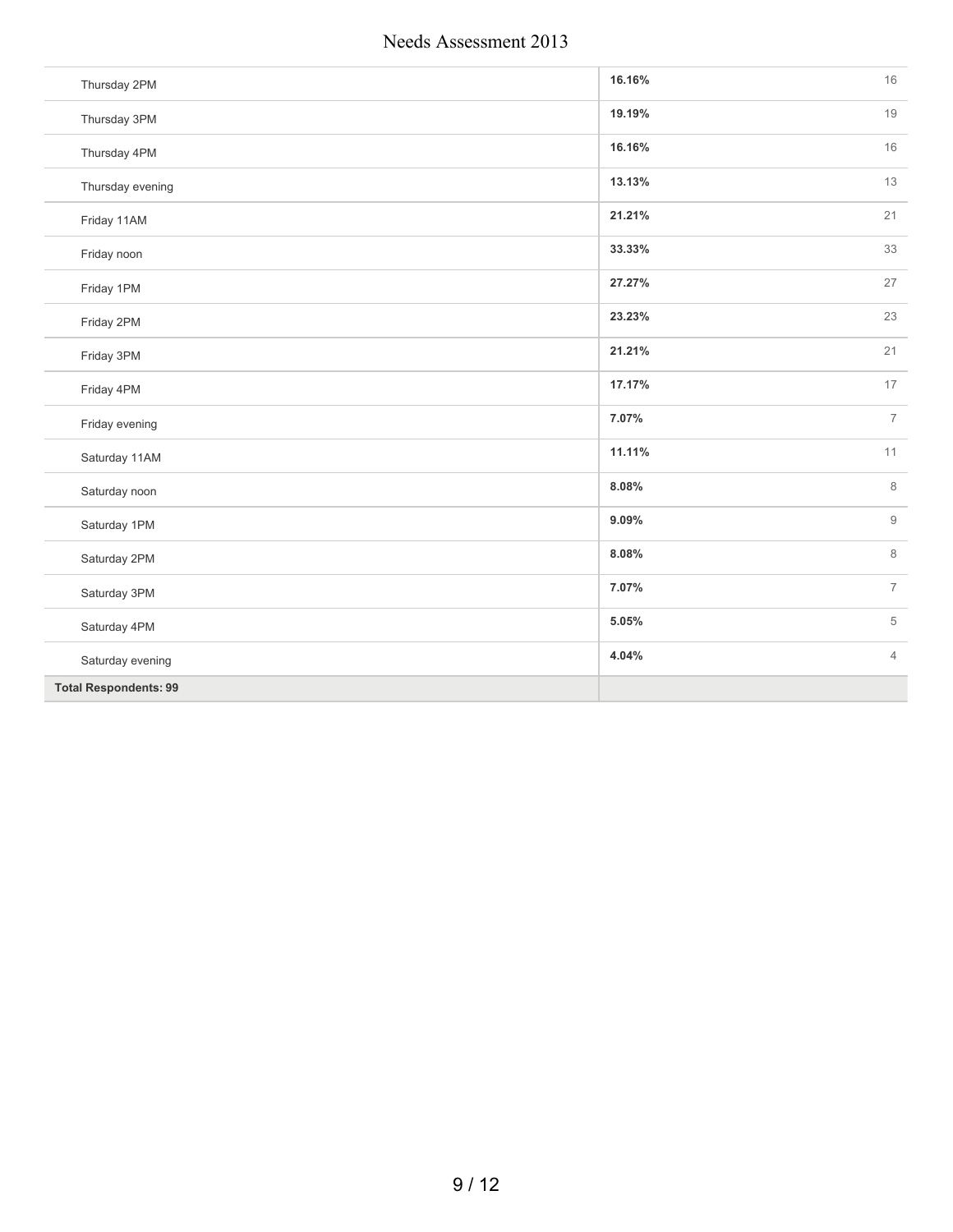# **Q4 Please describe a pedagogical or teaching project that you would like to pursue if release time or stipend were available to you.**

**Answered: 57 Skipped: 53**

| #              | <b>Responses</b>                                                                                                                                                                                                                                                                                                                                                        | Date               |
|----------------|-------------------------------------------------------------------------------------------------------------------------------------------------------------------------------------------------------------------------------------------------------------------------------------------------------------------------------------------------------------------------|--------------------|
| 1              | Service Learning and Online course                                                                                                                                                                                                                                                                                                                                      | 5/8/2013 11:13 PM  |
| 2              | I would like to develop my skills in using audiovisual technology in my classes.                                                                                                                                                                                                                                                                                        | 5/8/2013 8:48 PM   |
| 3              | I would like to pursue more service-learning opportunities for students. However, this is time-consuming both to<br>plan and to facilitate during the semester. Without release time during the semester and stipends for planning, it<br>is not feasible given our teaching loads and research expectations. I would also like to experiment with contract<br>grading. | 5/8/2013 12:08 PM  |
| $\overline{4}$ | N/A - I'm not full-time faculty.                                                                                                                                                                                                                                                                                                                                        | 5/8/2013 10:24 AM  |
| 5              | Find ways to bring underprepared students up to speed. This includes helping prepare them mentally for the rigor<br>of college studies.                                                                                                                                                                                                                                 | 5/8/2013 10:03 AM  |
| 6              | Teaching 20th century American Asian Literature or (just) Poetry class                                                                                                                                                                                                                                                                                                  | 5/7/2013 8:58 PM   |
| 7              | Developing an interdisciplinary capstone course                                                                                                                                                                                                                                                                                                                         | 5/7/2013 6:03 PM   |
| 8              | If release time/stipend were available, I would be quite interested in developing a clinical neuropsychology,<br>cognitive neuroscience, and/or affective neuroscience course.                                                                                                                                                                                          | 5/7/2013 5:16 PM   |
| 9              | Online/hybrid learning, web instruction development.                                                                                                                                                                                                                                                                                                                    | 5/7/2013 4:48 PM   |
| 10             | Design of new experiments for a lab course.                                                                                                                                                                                                                                                                                                                             | 5/7/2013 4:47 PM   |
| 11             | A course portfolio for a research methods course                                                                                                                                                                                                                                                                                                                        | 5/7/2013 4:04 PM   |
| 12             | Enhancing student learning with technology and interactive tools in the classroom                                                                                                                                                                                                                                                                                       | 5/7/2013 4:01 PM   |
| 13             | Additional scholar pursuits to publish in journals (review papers, commentaries, editorials)                                                                                                                                                                                                                                                                            | 5/7/2013 3:44 PM   |
| 14             | Effectiveness of the Librarian and the Library to the Success, Retention, and ultimate graduation of students                                                                                                                                                                                                                                                           | 5/7/2013 3:44 PM   |
| 15             | I would like to be supported to finish the Bibledudes.com rich media project. I would have liked to have been part<br>of FaCTS for online learning. Can you guess who this is? Signed, Anonymous                                                                                                                                                                        | 5/7/2013 3:42 PM   |
| 16             | <b>NA</b>                                                                                                                                                                                                                                                                                                                                                               | 5/7/2013 3:41 PM   |
| 17             | Integrating online teaching methods with Introductory Professional Practice Experience and Advance<br>Professional Practice Experience courses (rotations). Similar to a hybrid course that would include items like mini<br>video lectures, drug quiz banks, games (like Oregon Trail or Number Munchers for pharmacy), and simulated<br>patients.                     | 4/22/2013 10:36 AM |
| 18             | scholarship of teaching that documents a service-learning project                                                                                                                                                                                                                                                                                                       | 4/22/2013 9:43 AM  |
| 19             | I would like to develop a capstone course for the department.                                                                                                                                                                                                                                                                                                           | 4/18/2013 8:19 PM  |
| 20             | I am a part-time.                                                                                                                                                                                                                                                                                                                                                       | 4/18/2013 7:22 AM  |
| 21             | Transforming a course from a lecture based course to a more activity based course.                                                                                                                                                                                                                                                                                      | 4/18/2013 1:10 AM  |
| 22             | Immunology and lab, Biology1240 and Bio1230L                                                                                                                                                                                                                                                                                                                            | 4/17/2013 8:57 PM  |
| 23             | Sorry, but I can't think of anything that wasn't already on your list (above)! It's a good list of opportunities.                                                                                                                                                                                                                                                       | 4/17/2013 3:55 PM  |
| 24             | learning how to incorporate team-based learning strategies in a lecture course                                                                                                                                                                                                                                                                                          | 4/17/2013 3:49 PM  |
| 25             | Compiling a survey of current trends in composition.                                                                                                                                                                                                                                                                                                                    | 4/17/2013 2:00 PM  |
|                |                                                                                                                                                                                                                                                                                                                                                                         |                    |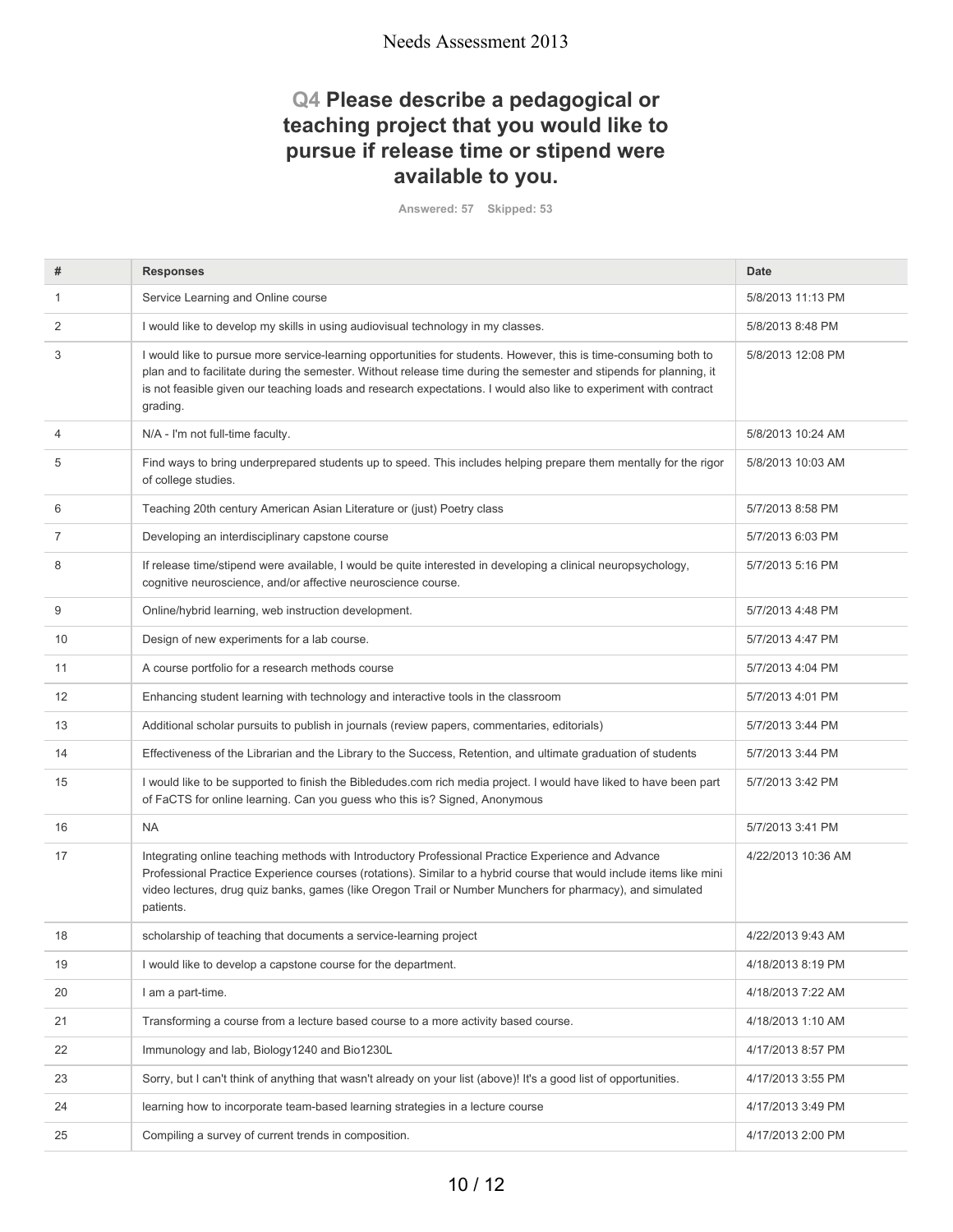| 26 | n/a I'm an adjunct instructor with a full-time job but I'm interested in taking advantage of Skype, Collaborate, etc.,<br>to invite guest speakers from around the world into my class for students to have accessibility to the expertise<br>and experiences of others on a global level (and it's very cost effective).                                                                                                                            | 4/17/2013 12:45 PM |
|----|------------------------------------------------------------------------------------------------------------------------------------------------------------------------------------------------------------------------------------------------------------------------------------------------------------------------------------------------------------------------------------------------------------------------------------------------------|--------------------|
| 27 | characterizing discipline-specific prior knowledge                                                                                                                                                                                                                                                                                                                                                                                                   | 4/17/2013 12:29 PM |
| 28 | service learning course                                                                                                                                                                                                                                                                                                                                                                                                                              | 4/17/2013 12:21 PM |
| 29 | Pharmacy faculty would be more motivated to develop a pedegogical project if we could actually receive a<br>stipend.                                                                                                                                                                                                                                                                                                                                 | 4/17/2013 11:19 AM |
| 30 | I would like to develop a literature course with an interdisciplinary focus, such as the ethics of literature, which<br>could be co-taught by English and Philosophy faculty and cross-listed.                                                                                                                                                                                                                                                       | 4/17/2013 11:16 AM |
| 31 | The Impact on Clinical Practice or Field Experiences on Teacher Praxis Scores.                                                                                                                                                                                                                                                                                                                                                                       | 4/17/2013 10:28 AM |
| 32 | Hybrid/online teaching.                                                                                                                                                                                                                                                                                                                                                                                                                              | 4/17/2013 10:22 AM |
| 33 | I would like to incorporate "real world" projects or scenarios into each of my classes                                                                                                                                                                                                                                                                                                                                                               | 4/17/2013 10:19 AM |
| 34 | Integrating Mission, abd Culture in the Liberal Arts Educational Tradition                                                                                                                                                                                                                                                                                                                                                                           | 4/17/2013 10:18 AM |
| 35 | More active learning labs                                                                                                                                                                                                                                                                                                                                                                                                                            | 4/17/2013 10:15 AM |
| 36 | In my activities at Xavier I need to develop a website and implement e-learning. I have done both in other projects<br>several years ago and would like to update my skills. Q3: My schedule in spring is very tied but in fall I am<br>usually available everyday at noon                                                                                                                                                                           | 4/17/2013 10:09 AM |
| 37 | Distance learning                                                                                                                                                                                                                                                                                                                                                                                                                                    | 4/17/2013 10:01 AM |
| 38 | Developing a teaching portfolio                                                                                                                                                                                                                                                                                                                                                                                                                      | 4/17/2013 9:44 AM  |
| 39 | nothing comes to mind.i have twice received money for developing classes, so i feel fairly successful in that<br>regard, and am looking forward to more.                                                                                                                                                                                                                                                                                             | 4/17/2013 9:28 AM  |
| 40 | I would like to have release time for one year to develop online and hybrid courses for at least two of the 15 +<br>courses I teach.                                                                                                                                                                                                                                                                                                                 | 4/17/2013 9:08 AM  |
| 41 | Impact of Simulated patient case exams on student learning and retention. Also simulated patient case exams<br>and professional interpersonal skills.                                                                                                                                                                                                                                                                                                | 4/17/2013 9:05 AM  |
| 42 | Faculty development workshops on teaching critical thinking strategies within curricula.                                                                                                                                                                                                                                                                                                                                                             | 4/17/2013 8:54 AM  |
| 43 | Update and complete working papers on economic education                                                                                                                                                                                                                                                                                                                                                                                             | 4/17/2013 8:52 AM  |
| 44 | Develop a new interdisciplinary course                                                                                                                                                                                                                                                                                                                                                                                                               | 4/17/2013 8:47 AM  |
| 45 | Release time to prepare online courses                                                                                                                                                                                                                                                                                                                                                                                                               | 4/17/2013 8:35 AM  |
| 46 | I'm definitely interested in a course portfolio. I'd like to research some of the most effective and innovative ways of<br>teaching literature in my period!                                                                                                                                                                                                                                                                                         | 4/17/2013 8:16 AM  |
| 47 | Contemplative practices in the classroom.                                                                                                                                                                                                                                                                                                                                                                                                            | 4/17/2013 7:48 AM  |
| 48 | I would like to teach an online class if release time is available and the stipend would help.                                                                                                                                                                                                                                                                                                                                                       | 4/17/2013 7:43 AM  |
| 49 | I do not have a developed idea at this time.                                                                                                                                                                                                                                                                                                                                                                                                         | 4/17/2013 7:38 AM  |
| 50 | Team teaching                                                                                                                                                                                                                                                                                                                                                                                                                                        | 4/17/2013 7:32 AM  |
| 51 | Not sure. Maybe the use of online homework?                                                                                                                                                                                                                                                                                                                                                                                                          | 4/17/2013 7:30 AM  |
| 52 | 1. Developing active learning/online resources for students to use, for both inside and outside classroom<br>purposes. 2. Developing better assessment tools to evaluate student progression, particularly in higher<br>cognititive areas, during the course of a semester. (FYI, this is for the sciences and mainly upper level, so the<br>tools the university has started using for "critical thinking" assessment don't seem to be applicable.) | 4/17/2013 7:25 AM  |
| 53 | Would like to expand my assessment of self-authorship in Pharmacy students, starting earlier in the curriculum<br>and following students through the years. Also VERY interested in Interprofessional education and collaboration<br>with other health professionals instutitions.                                                                                                                                                                   | 4/17/2013 7:18 AM  |
| 54 | I would like to develop a technological aspect to one of the classes that I typically teach.                                                                                                                                                                                                                                                                                                                                                         | 4/17/2013 7:16 AM  |
|    |                                                                                                                                                                                                                                                                                                                                                                                                                                                      |                    |